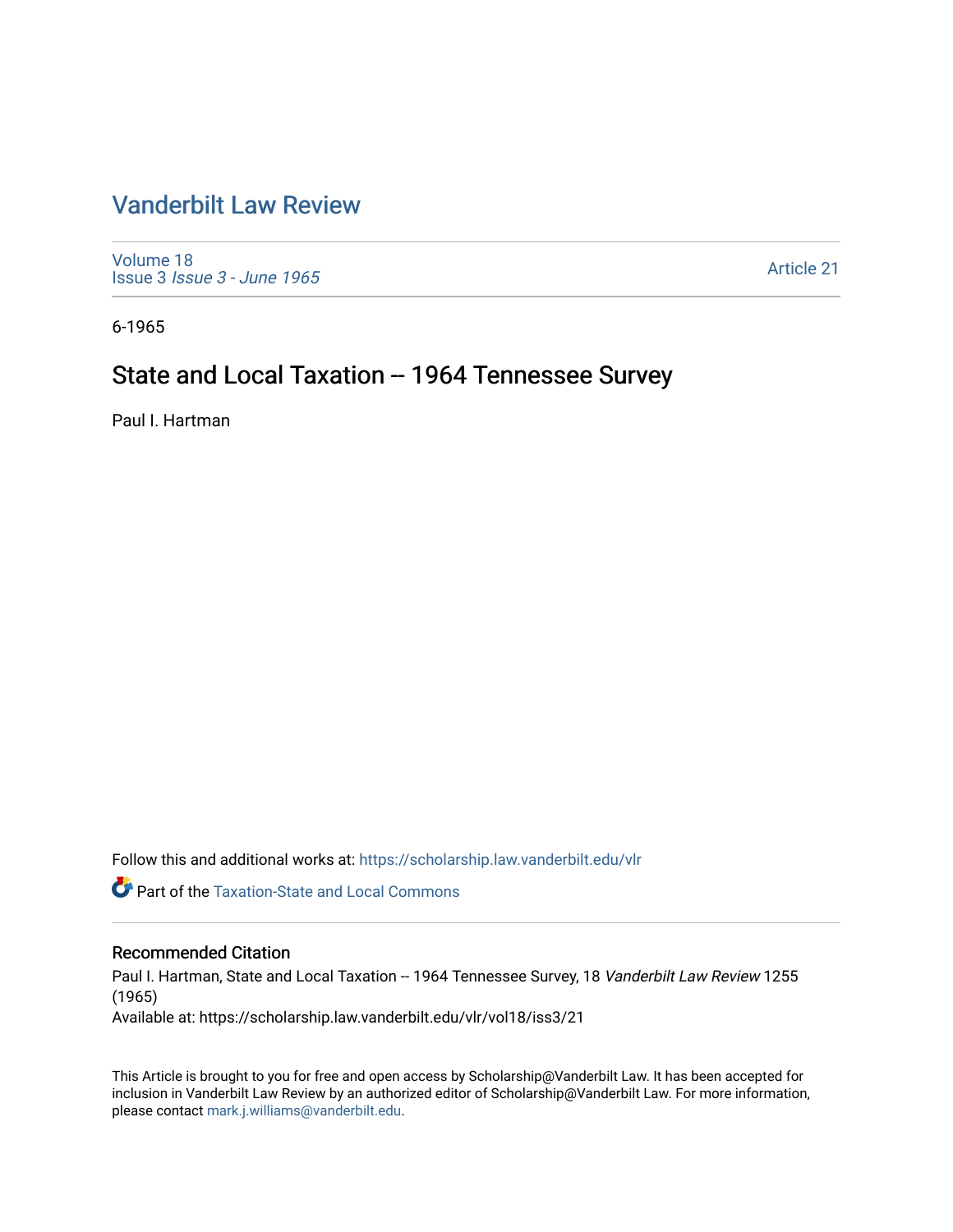## State and Local Taxation-1964 Tennessee Survey

*Paul I. Hartman\**

- I. INCOME TAX-DIFFERENCE BETWEEN VALUE OF ORIGINAL INVESTMENT AND LIQUIDATION **AND** REDEMPTION **VALUE**
- II. EXCISE TAX-APPORTIONMENT OF EARNINGS BY DOMESTIC CORPORATION
- III. EXCISE TAX-MEANING OF "EARNINGS" FOR CORPORATE TAX PURPOSES
	- I. INCOME TAx-DFFERENCE BETWEEN **VALUE OF ORIGINAL** INVESTMENT AND LIQUIDATION AND REDEMPTION VALUE

Five cases involving a construction of sections 67-26021 and 67- 26092 of the income tax statute (Hall Income Tax) were consolidated for one opinion in the *Gallagher* case.3 Two of the cases involved the redemption of shares by the issuing corporations; the other three involved the liquidation of corporations, with a surrender of shares and distributions of assets. The Commissioner, in all of these situations, imposed an income tax on the amount constituting the difference between the original investments in the shares and the sum received in liquidation or redemption. The Commissioner argues that although these amounts may not have been dividends in the strict sense, nevertheless they were made up of earned surplus as that term was defined in *Lawrence v. McFarland;4* and under section 67-2609 of the statute "earned surplus shall not be considered as capital, and shall be taxed as income when and in whatever manner it may be distributed. . **.."5**

The Tennessee Supreme Court began its discussion of the Commissioner's argument by noting that article II, section 28 of the Tennessee Constitution provides that the legislature shall have the power to levy a tax upon incomes derived from stocks and bonds. The court then cited section 67-2602 of the statute to illustrate that the tax is levied upon incomes "derived by way of dividends from stocks . **. . ."6** Section 67-2609 was read in pari *materia* with section

**\*** Professor of Law, Vanderbilt University; Acting Dean 1964-1965. The author wishes to express his thanks to Mr. William A. Campbell, a recent graduate of the school of law, for his invaluable aid in the preparation of this article.

- 2. TENN. CODE **ANN.** § 67-2609 (1956).
- 3. Gallagher v. Butler, 378 S.W.2d 161 (Tenn. 1964).
- 4. 209 Tenn. 376, 354 S.W.2d 78 (1962); Hartman, *State & Local Taxation-1962*
- *Tennessee Survey,* 16 **VAND.** L. REv. 865, 874 (1963).
- 5. TENN. CODE ANN. § 67-2609 (1956).
- 6. **TENN.** CODE ANN. § 67-2602 (1956).

1255

<sup>1.</sup> **TENN. CODE ANN.** § 67-2602 (1956).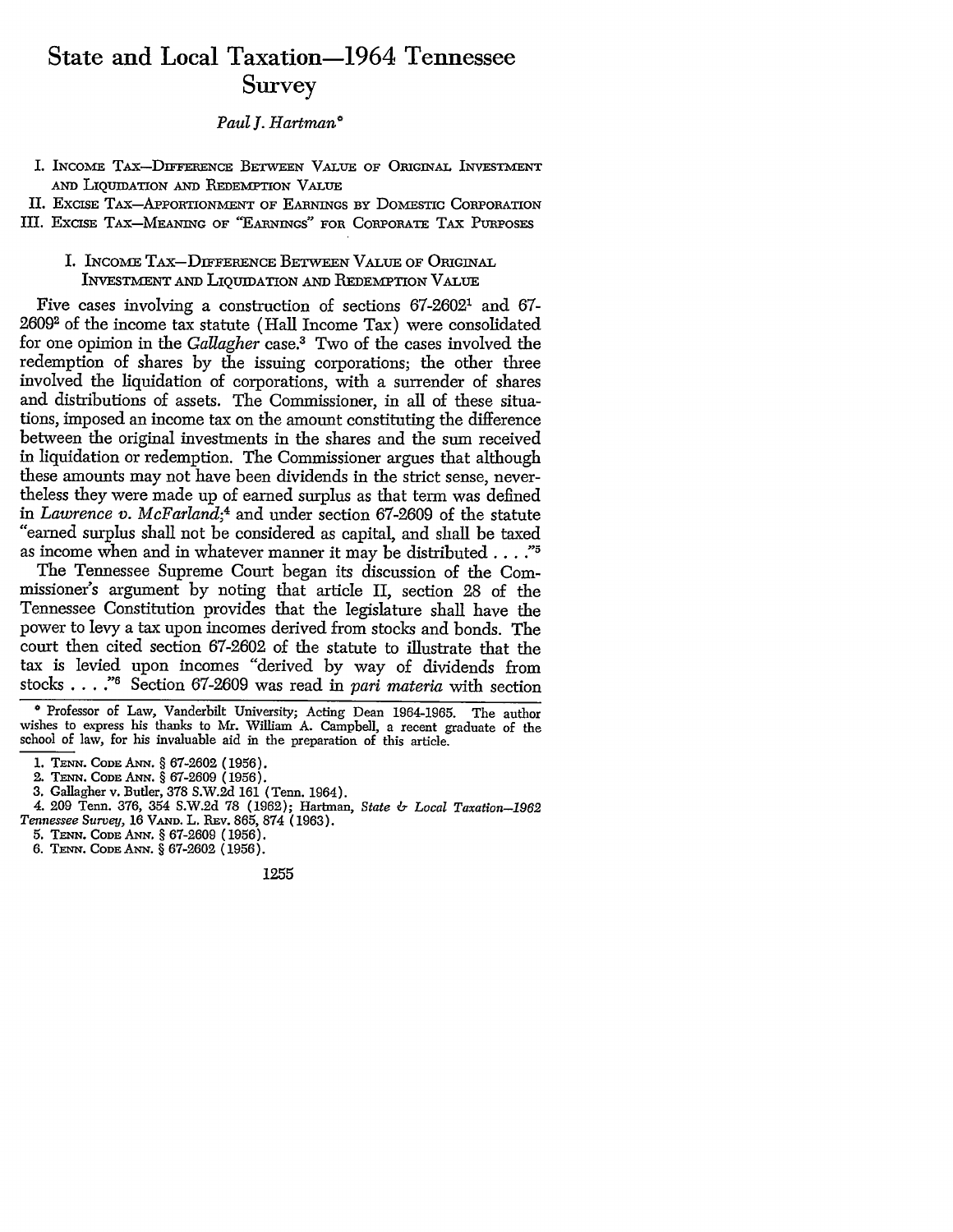67-2602, and to avoid any possible conflict between them, the court said that section 67-2609 should be so read so as to tax earned surplus only when distributed **"by** way of dividends." Thus, the amounts received by way of redemption and liquidation were treated as though received from sales of the stock to third parties, resulting in capital gains which are not taxable under the Tennessee income tax.7

In holding these distributions not taxable as dividends, the Tennessee court aligned itself with what is probably the weight of authority on this question. The courts of Georgia, $\delta$  Iowa, $\delta$  and Oregon<sup>10</sup> have dealt with this problem under statutes similar to Tennessee's and have all agreed that distributions in redemption or liquidation are not to be treated as dividends. The reasoning of the Iowa court is particularly interesting and seems to be that adopted by the Tennessee court. That court stated that when a shareholder surrenders his stock in liquidation for a share of the assets, he receives exactly what his stock is worth. He is in a sense merely getting property that he already owns-an exchange of one form of personal property for another, thereby realizing a capital gain.<sup>11</sup> The difficulty with this line of reasoning is that part of what a shareholder receives in a liquidation distribution will in some cases be earned surplus or accumulated income, which if distributed as a regular dividend, would be taxable.

The Tennessee court's decision seems to be consistent with the position taken in the federal Internal Revenue Code that liquidation distributions are to be treated as sales of the stock, not as dividends, and are therefore to receive the preferred capital gains treatment.<sup>12</sup> Only certain redemptions, however, are treated as sales, the rest are taxed as dividends. $1^3$  It should be noted that where all of a particular shareholder's stock is redeemed, it is treated as a sale or exchange. Under the federal taxing statute such distributions are still taxed, though at lower rates; while under the Tennessee statute **if** the distributions are held to be capital gains, they apparently escape taxation altogether.

In holding that such distributions were not dividends, and not taxable under the Hall Income Tax, the Tennessee court appears to be retreating from the position taken in the *Lawrence* case that earned surplus is everything in excess of the original capital investment in

13. INT. **REV. CODE** OF 1954, § 302.

<sup>7. 378</sup> S.W.2d at 164.

<sup>8.</sup> Oxford v. Cuter, 216 Ga. 821, 120 S.E.2d 298 (1961).

<sup>9.</sup> Lynch v. State Bd. of Assessment & Review, 228 Iowa 1000, 291 N.W. 161 (1940).

**<sup>10.</sup>** Kelly v. Galloway, **156** Ore. 301, 66 **P.2d 272** (1937).

<sup>11.</sup> Lynch v. State Board of Assessment & Review, supra note 9.

<sup>12.</sup> INT. REV. CODE OF 1954, § 331(a).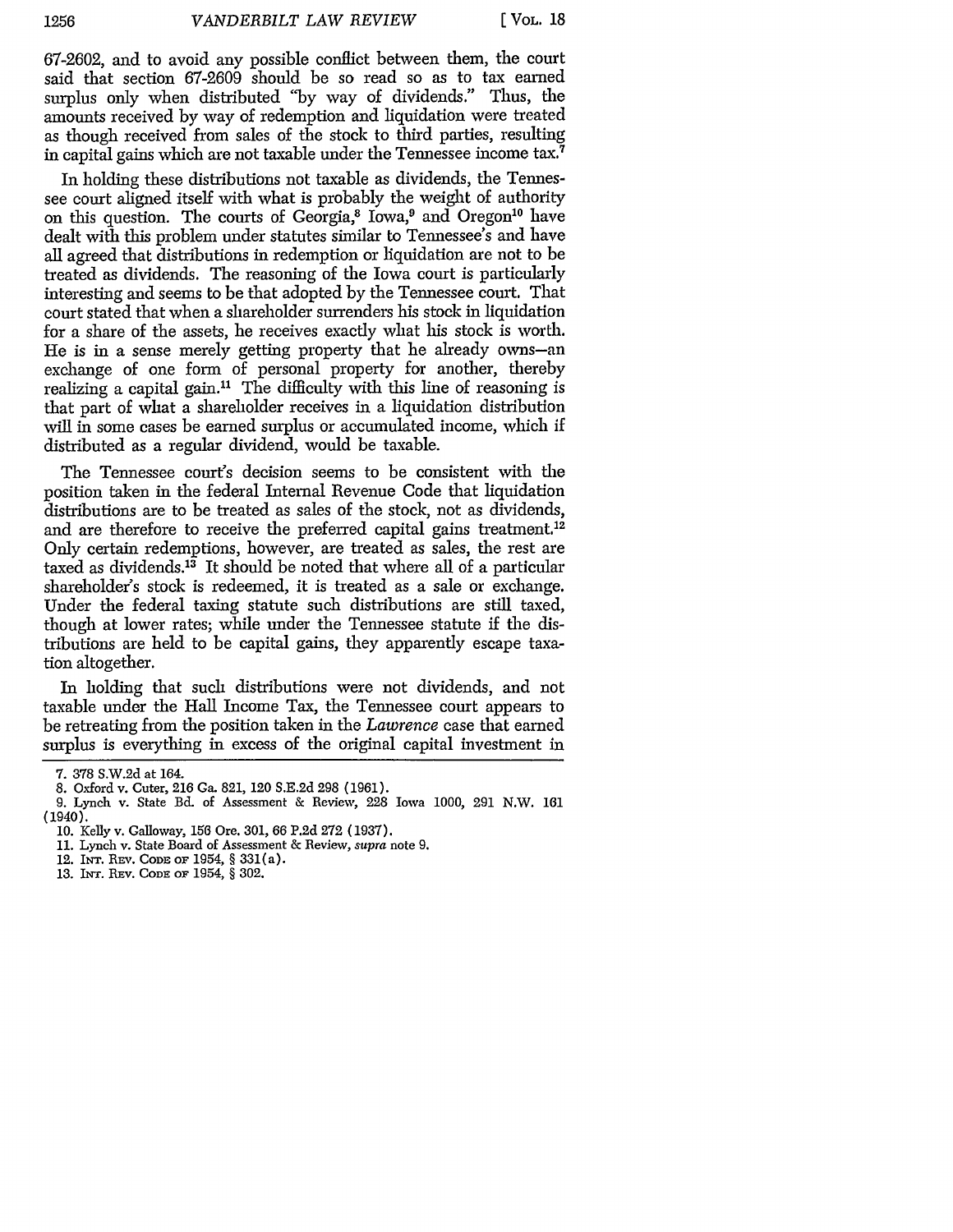the corporation. The logical deduction from this position would support the Commissioner's argument that anything that the shareholder gets back in excess of the par value of the stock is earned surplus and was therefore taxable as income under section 67-2609. The Tennessee court adopted the *Lawrence* definition from a Massachusetts decision,<sup>14</sup> and the Massachusetts court had indeed carried this position to its ultimate conclusion and held that liquidation distributions received in excess of the original capital investment are taxable as dividends.<sup>15</sup> The Massachusetts holding has, however, been limited to some extent by an amendment to the Massachusetts taxing statute which expressly provides that distributions made in connection with cancellations or redemptions shall not be taxable as dividends.<sup>16</sup>

Decisions on this same problem from other jurisdictions under similar taxing statutes are helpful but not controlling. The outcome of such cases as were here presented must ultimately depend upon the wording of the Tennessee statute. When the exact words of the statute are examined, it appears that the Commissioner's arguments for imposing the tax were persuasive. Section 67-2602 states that the income tax shall be imposed upon "incomes derived by way of dividends from stocks. . **.. '7** but it does not state that the tax shall be imposed only upon incomes derived by way of dividends. Section 67-2609 could reasonably be read to broaden section 67-2602 so as to tax earned surplus distributed other than by way of dividends. As the court has now interpreted section 67-2609, all independent meaning has been read out of the provision "but all other distributions out of earned surplus shall be taxed as income when and in whatever manner made.  $\ldots$ <sup>718</sup> The court did not discuss the possible inferences to be drawn from the 1963 amendment to section 67-2609 nor did it state whether two of the liquidations and one of the redemptions had been made before or after the amendment. The Commissioner, in his brief,<sup>19</sup> argued convincingly that when the legislature amended the statute in 1963, it recognized that the statute applied to distributions of earned surplus by way of stock dividend, liquidation, or otherwise, and merely intended to qualify and further define that application.<sup>20</sup>

- 18. **TENN. CODE ANN.** § 67-2609 (Supp. 1964).
- 19. Brief for Petitioner, p. 34, Gallagher v. Butler, *supra* note **3.**

<sup>14.</sup> Commissioner of Corporations & Taxation v. Filoon, **310** Mass. 374, 38 N.E.2d 693 (1941); Trefry v. Putnam, **227** Mass. 522, 116 N.E. 904 (1917).

**<sup>15.</sup>** Follett v. Commissioner of Corporations & Taxation, **267** Mass. 115, **166** N.E. 575 (1929).

<sup>16.</sup> MAss. *ANN.* LAws ch. **62,** § 1(g) (1964).

**<sup>17.</sup> TENN.** CODE **ANN.** § **67-2602** (1956).

<sup>20.</sup> For an extensive analysis of the possible inferences to be drawn from the amendment, see Gifford, *Business Associations-1964 Tennessee Survey,* 18 **VAND.** L. REv. 1069 **(1965),**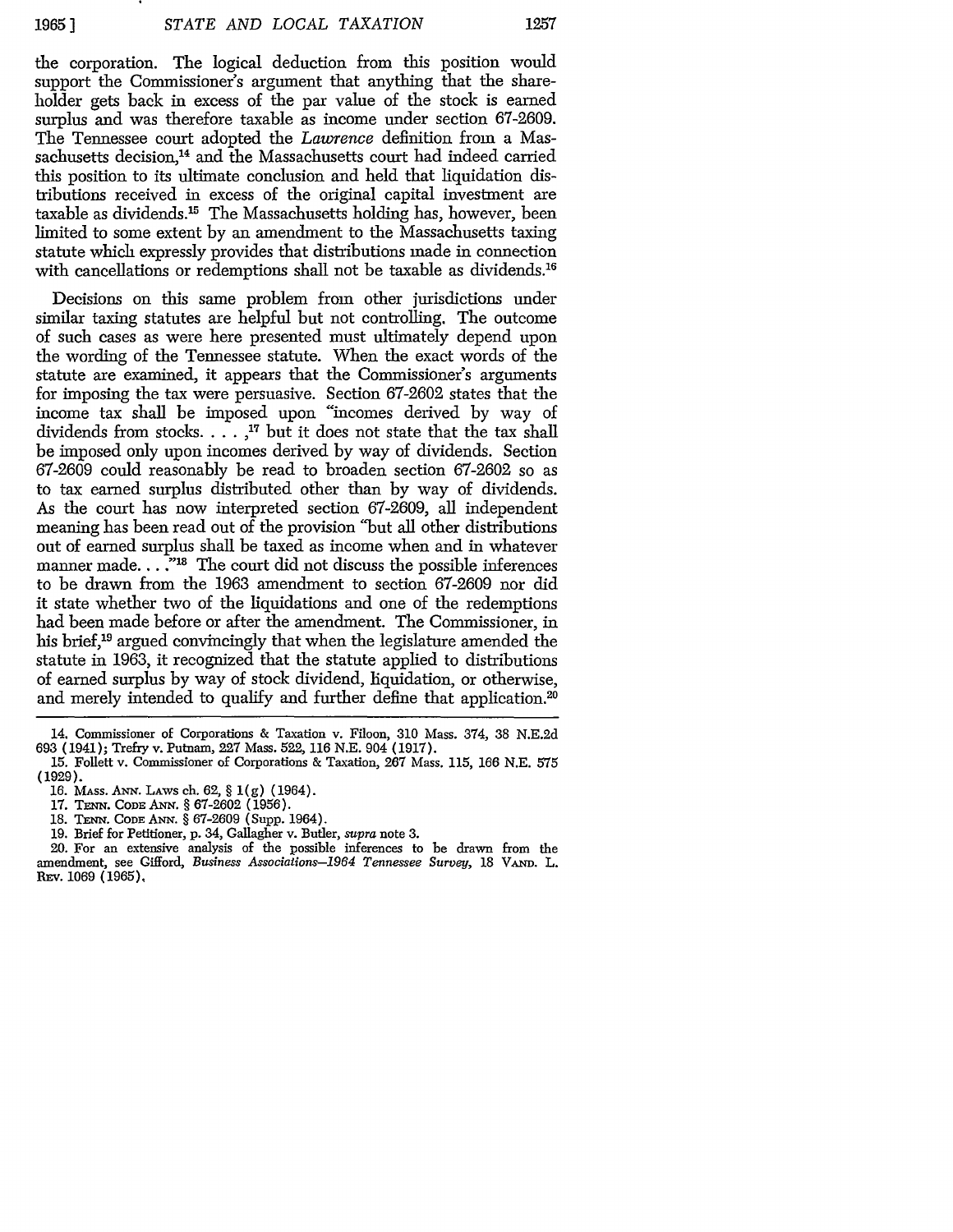#### II. EXCISE TAX-APPORTIONMENT OF EARNINGS BY DOMESTIC **CORPORATION**

The case of *Roane Hosiery, Inc. v. King2'* concerned the attempt of a Tennessee corporation to avail itself of the apportionment formulae of the Tennessee excise tax statute,<sup>22</sup> where the tax is measured by taxpayer's net income. The corporation, Roane Hosiery, was engaged in the manufacture of hosiery in Tennessee, has its principal place of business in this state, and is qualified to do business only in Tennessee. In 1960 and **1961,** Roane Hosiery acquired all of the stock of a Delaware corporation qualified to do business in New York and changed the name of this corporation to Roane Hosiery Sales, Inc. Roane Hosiery officers and directors constituted a majority of the sales corporation's board of directors, and the hiring and salaries of the corporation's personnel were subject to Roane Hosiery's approval.

In **1961,** the tax year here in question, practically all of Roane Hosiery's products were sold through the Delaware corporation, most of the sales apparently being in New York where the Delaware corporation was authorized to do business. All sales orders taken by that corporation were subject to Roane Hosiery's approval and the Delaware corporation represented only Roane Hosiery. In making its excise tax return for **1961,** the Tennessee corporation sought to use the apportionment formulae prescribed by Tennessee Code Annotated sections 67-2702 to 2712 where the taxpayer is doing business in Tennessee and elsewhere. The Commissioner refused to allow apportionment, claiming that Tennessee could properly tax all the net income from this multistate operation since the corporation was not doing business outside Tennessee.

In upholding the Commissioner, the Tennessee Supreme Court relied upon the *John Owenby* case<sup>23</sup> for the proposition that in order to use the apportionment formulae the taxpayer must prove that its earnings are being taxed by another state. Since the corporation had not shown that its activities in New York and elsewhere were subject to taxation in those states, it was not entitled to apportion its earnings. The court also seemed to rely upon the *John Owenby* case in holding that since Public Law 86-272<sup>24</sup> precludes taxation of Roane Hosiery by other states, Tennessee could levy upon the unapportioned earnings of the corporation.

The analysis and criticism of the Tennessee court's decision in the the *John Owenby* case<sup>25</sup> is applicable to the instant case; therefore,

<sup>21. 381</sup> S.W.2d 265 (Tenn. 1964).

<sup>22.</sup> TENN. **CODE ANN'.** §§ 67-2707 to -2712 (1956).

<sup>23.</sup> John Owenby Co. v. Butler, 211 Tenn. 366, **365** S.W.2d **33** (1963).

<sup>24.</sup> **73** Stat. 555 (1959), **15** U.S.C. § **381(c)** (Supp. V, 1963).

<sup>25. (</sup>Emphasis added.) The writer has criticized the *John Owenby* case elsewhere.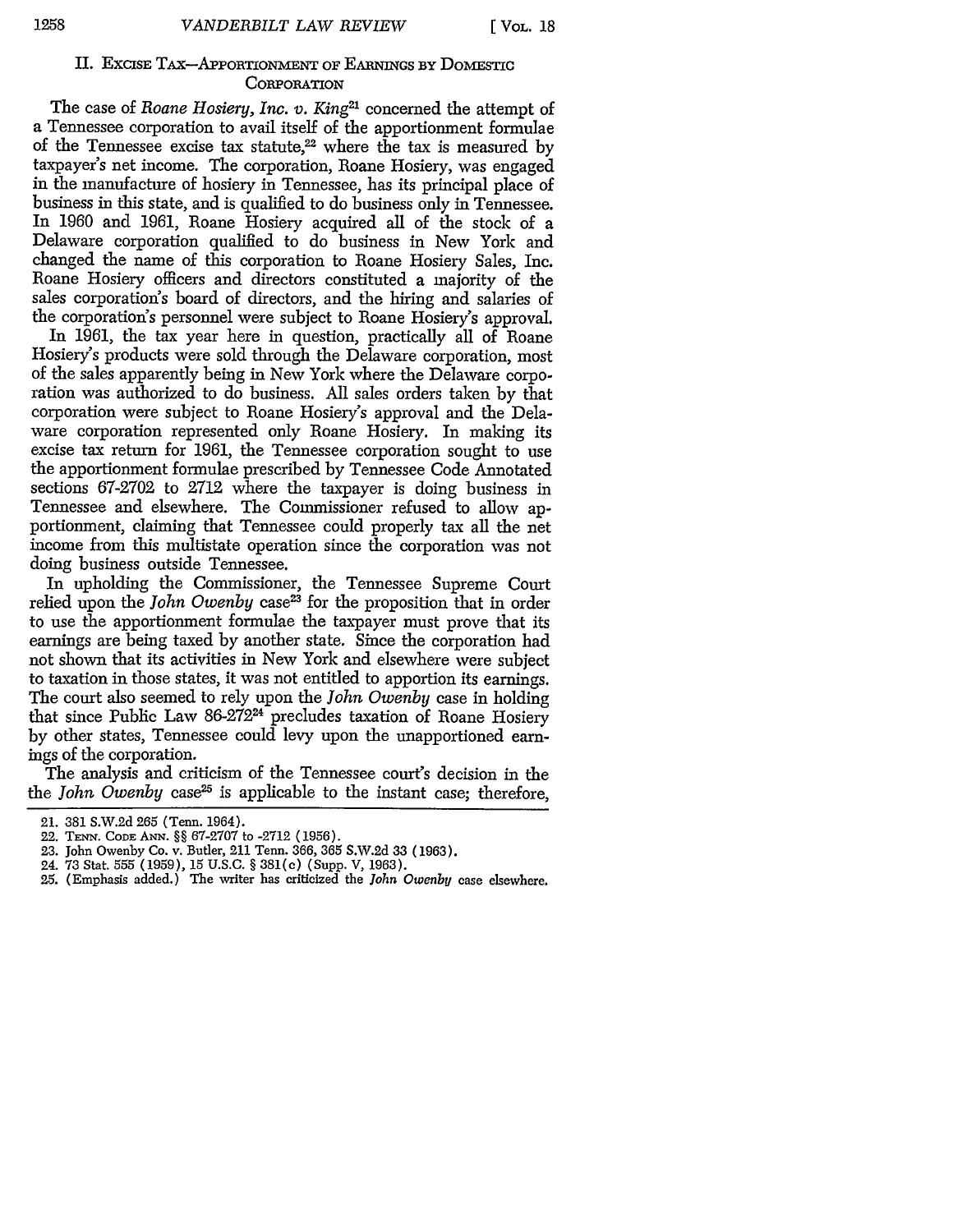only a few additional comments are necessary here. The court does not set out sufficient facts for an adequate determination of whether or not the Roane Hosiery corporation's contacts with other states, through its subsidiary sales corporation, were sufficient to exclude it from the scope of Public Law 86-272, but the corporation argues that its contacts with New York, at least, were such that it could be taxed by that state. The Tennessee Supreme Court, however, stood by its misguided *John Owenby* interpretation of Public Law 86-272 that by virtue of that statute Tennessee can tax all activities of a multi-state business which cannot be reached by other states. Here again, "Tennessee taxing authority is permitted to reap where Tennessee clearly has not sown."26 Although the statement of facts is inadequate, it seems apparent that New York could constitutionally tax the activities of the Tennessee corporation under the doctrine of *the Northwest-Stockham* case.27 If this is true, the corporation would be subjected to the risk of a multiple tax burden not borne by local business, a situation held unconstitutional as a violation of the commerce clause.<sup>28</sup>

Construing the Tennessee statute which provides for apportionment, the *Roane Hosiery* opinion by Chief Justice Burnett concludes that "if the corporation could, and did, show that it was doing business *and paying a tax on the business done in another state,* then this appointment formula would apply."29 In the writer's opinion, the Court has made a pure judicial graft upon the plain words of the Tennessee statute which sets forth the conditions when the taxpayer is entitled to use the apportionment formula. Section 67-2706 of the Tennessee Code provides that when the taxpayer is "doing business in Tennessee and elsewhere the net earnings shall be apportioned. ..."30 It will be observed that this statute does not contain Chief Justice Burnett's judicially imposed extra requirement that the taxpayer must also show that he is "paying a tax on the business done in another state" before the apportionment formula can be used.

### III. ExcisE TAx-MEANING OF "EARNINGs" FOR CoRPoRATE TAx PURPOSES

The case of *Genesco, Inc. v. Butler*<sup>31</sup> involved a determination of

See Hartman, *State and Local Taxation-1963 Tennessee Survey,* 17 **VAND.** L. REv. 1150 (1964).

26. *Id.* at 1153.

- **28.** Central R.R. v. Pennsylvania, 370 U.S. 607 (1962) (property tax); J. D. Adams Mfg. Co. v. Storen, 304 U.S. 307 (1938) (gross receipts tax).
	- 29. Roane Hosiery, Inc. v. King, 381 S.W.2d 265, 268 (Tenn. 1964).
	- **30. TENN. CODE ANN.** § 67-2706 (1956).
	- **31.** 377 S.W.2d **133** (Tenn. 1964).

<sup>27.</sup> Northwestern States Portland Cement Co. v. Minnesota, 358 U.S. 450 (1959).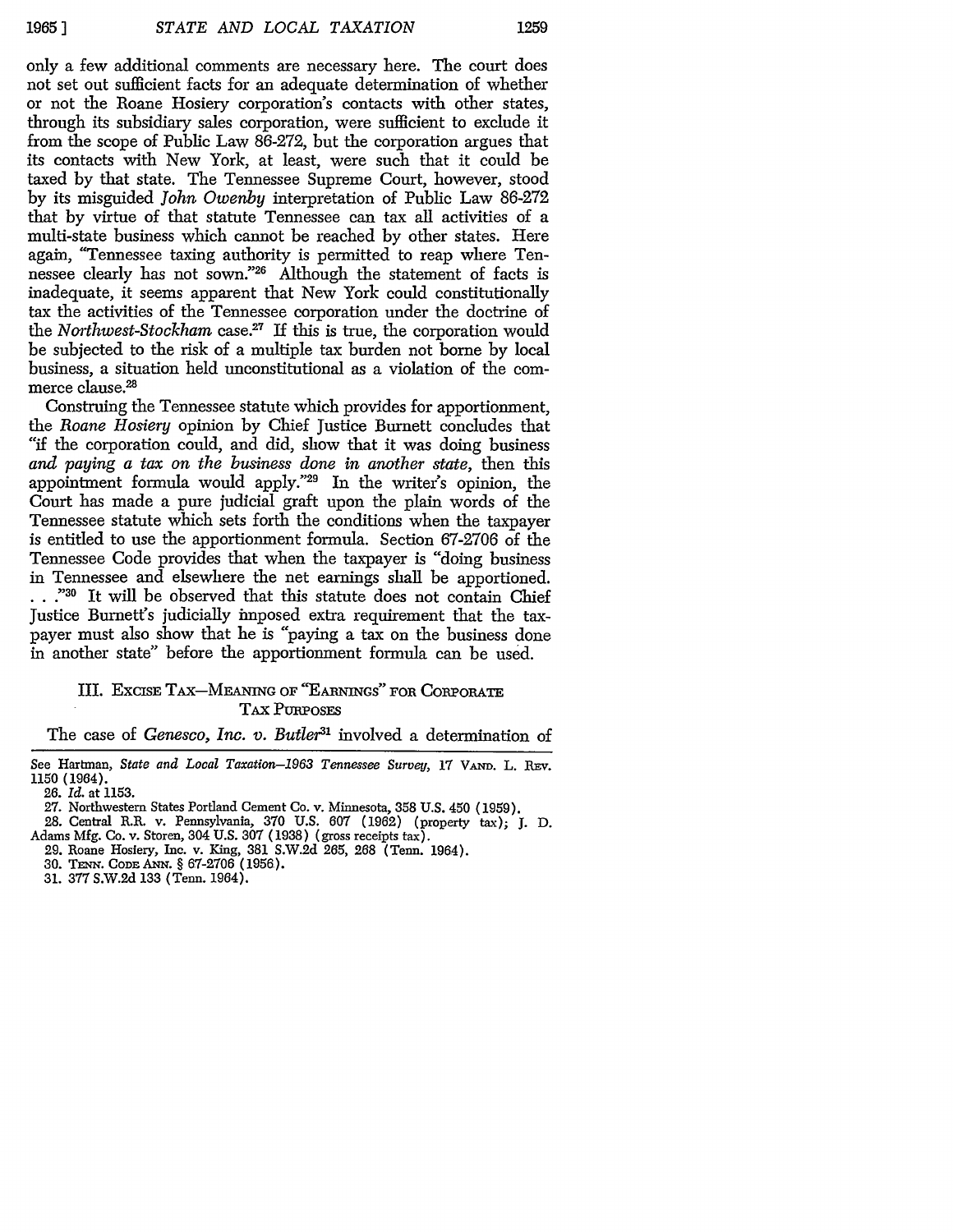what constitutes "earning" within the meaning of the Tennessee excise tax on corporate earnings.<sup>32</sup> In 1945, Genesco established a retirement trust to implement a retirement plan for its employees and in 1951, 1952, 1953, and 1957, it contributed to the trust property having a depreciated value of 257,693 dollars and a fair market value of 1,442,650 dollars. The Commissioner permitted the corporation to deduct the fair market value of the property from its earnings as a business expense in reporting its tax in the years when the contributions were made, but in 1961, he assessed against the corporation an additional tax of 32,298 dollars. Of this amount 30,676 dollars represented a tax on the difference between the cost and the fair market value of the property transferred to the trust. This amount, alleged the Commissioner, constituted earnings to Genesco which were realized when the appreciated property was transferred to the trust, and which had never been taxed to the corporation. Genesco paid the assessment under protest and sued to recover it.

The Tennessee Supreme Court conceded that Genesco would derive economic benefit from the transfers such as more harmonious labor relations and increased employee efficiency, but held that such benefits do not constitute earnings. The Tennessee court reasoned that the term "net earnings" in the Tennessee excise tax statute is to be taken in its usual and ordinary meaning; it should not be given a strained construction. Taken in its ordinary meaning, "net earnings" means income-some tangible profit to the taxpayer. Once these intangible benefits manifest themselves, through increased production or sales, in increased profits, then these can be taxed. Here, any benefits accruing to Genesco were intangible at best and did not constitute a realization of income upon which the excise tax could be levied.

The Tennessee court noted that the federal Court of Appeals for the Sixth Circuit, in *United States v. General Shoe Corp.*<sup>33</sup> had held that the identical transactions did result in a taxable gain to the corporation. The court reasoned, however, that the Court of Appeals had made this characterization for purposes of applying the federal income tax on capital gains and that such a characterization was certainly not binding in a determination under a state excise tax, which must be made in accordance with state law.

The supreme court appears to have been justified in construing the excise tax statute so as not to include intangible economic benefits within "net earnings." No cases decided under the taxing statute have involved intangible benefits, and all of the cases relied

**<sup>32.</sup> TENN.** CoDE **Ai'm.** §§ **67-2701** to **-2715 (1956)** (Emphasis added.)

**<sup>33. 282</sup> F.2d 9** (6th Cir. **1960).**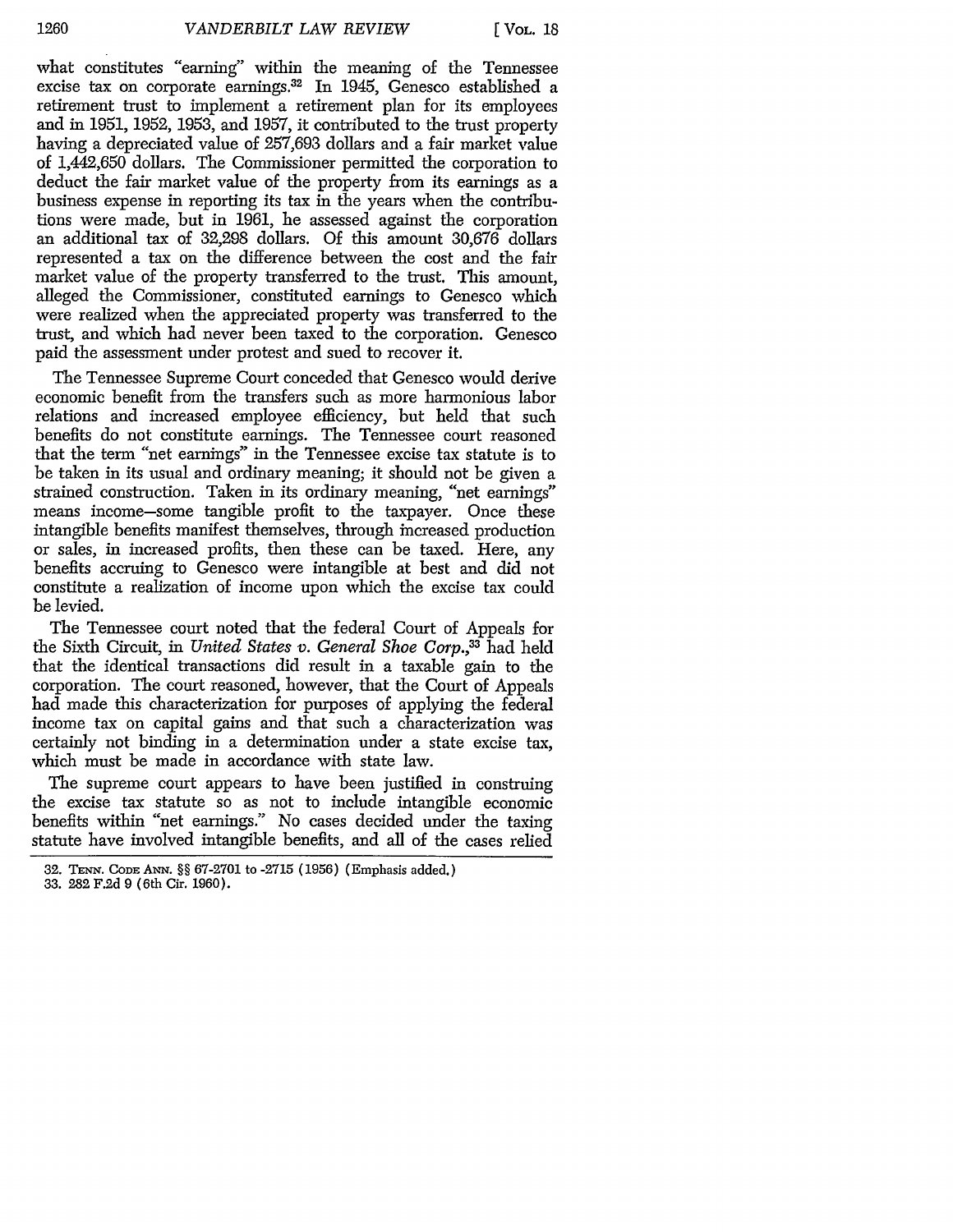on by the state involved some sort of tangible gain to the taxpayer.<sup>34</sup> In relying upon the cases<sup>35</sup> that hold "net earnings" should be given its ordinary meaning, the court was probably correct in stating that such a meaning does not include intangible economic benefits. Federal income tax laws aside, the ordinary business taxpayer generally does not conceive of intangible economic benefits as being income or earnings.

The Tennessee court was not bound to accept the Court of Appeals determination in *United States v. General Shoe Corp.* that the transactions resulted in a taxable gain to the taxpayer,<sup>36</sup> and it was perhaps well-advised in exercising its discretion not to incorporate such a rule into Tennessee law. This area of federal tax law is by no means clear and is far from being well-settled. Where property is sold or otherwise disposed of, the Internal Revenue Code, with a few exceptions, imposes a tax on the income realized from such sale or disposition.<sup>37</sup> The Internal Revenue Code section defining realization of income from such sales or dispositions states: "The amount realized from the sale or other disposition of property shall be the sum of any *money* received plus the fair market value of the property (other than money) received.<sup>38</sup> The circuit court, in the *General Shoe* case, brushed aside District Judge William E. Miller's reasoning that the corporation had received neither money nor property from the transfer to the trust, as required by the Code, and overruled his decision that the transfer had not resulted in a realization of gain to the taxpayer. In so doing, the court relied upon *International Freighting Corp v. Commissioner,39* a case from the Second Circuit involving a transfer of appreciated property similar to the one in the instant case. In that case, the court skirted the statutory requirements of a receipt of money or property by saying that the corporation had received a consideration for the transfer. The *International Freighting* case, with its doctrine of consideration, was based upon the concept of "money's worth" from *Commissioner v. Mesta,40*

34. Woods Lumber Co. v. MacFarland, 209 Tenn. 667, 355 S.W.2d 448 (1962); Southern Coach Lines, Inc. v. McCanless, 191 Tenn. 634, 235 S.W.2d 804 (1951); Southern Coal Co. v. McCanless, 183 Tenn. 457, 192 S.W.2d 1003 (1946); Memphis Doe & Forwarding Co. v. Fort, 170 Tenn. 109, 92 S.W.2d 408 (1936); National Life & Acc. Ins. Co. v. Dempster, 168 Tenn. 446, 79 S.W.2d 564 (1935).

35. Bank of Commerce & Trust Co. v. Senter, 149 Tenn. 569, 260 S.W. 44 (1924); National Life & Ace. Ins. Co. v. Dempster, *supra* note 24; Woods Lumber Co. v. MacFarland, *supra* note 34.

36. CCH MANUAL ON TENNESSEE TAXES | 10-301.45 (1937); Reply Brief of Commissioner of Finance & Taxation, p. 48, Southern Coach Lines, Inc. v. McCanless, *supra* note 34.

37. INT. REv. **CODE OF** 1954, § 61.

38. INT. REV. CODE OF 1954, § 1001(b).

39. 135 F.2d **310** (2d Cir. 1943).

40. 123 F.2d 986 (3d Cir. 1941), *cert. denied,* 316 U.S. 695 (1942). In this case,